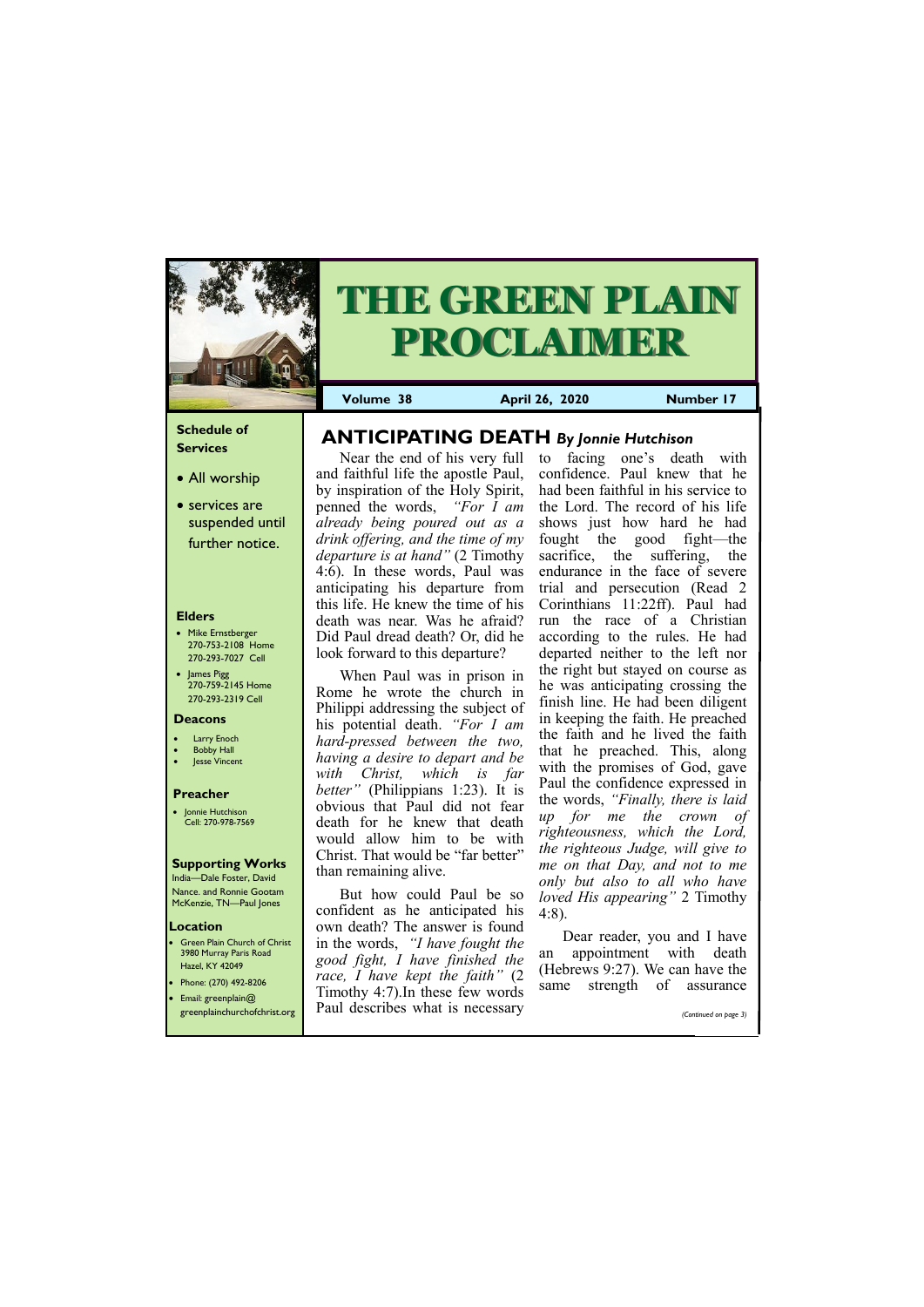### NEWS AND NOTES

*REMEMBER IN PRAYER: Green Plain members*: . Remember Faye Travis, Peggy Jarvis, Rex Enoch, Margarette Enoch (Spring Creek), Mary Crutchfield, Joanne Barnes, Maxine Pool, Hayes and Marjorie Grady, Jim Fielder, Griselda Adams, Larry Enoch, Jesse & Mary Vincent, Carolyn Byars (now home) and Dave & Ann Thompson. **Family and Friends:** Teresa Tacker, Betty Pond, Bryan White, Meredith Enoch, Kenneth Mizell, Will Winchester, Jim Hutson, Janice Canter, Maryanne Pedigrew, Dale Foster, Andrea Phillips, Donald and Dorothy Cook. Pat Hocking's mailing address **is 19820** BANBURY CROSS ROAD, PER-RIS, CA 92570 Please continue to pray for each of these and for those tending to their needs as well as the leaders of our nation in this time of crisis.

- I am sure that all of us are anxious to return to our regular worship services and Bible classes. We are hopeful that this necessary separation will soon end and we can once again assemble together. Until then we must do the best we can and continue to remain close to God. Thanks to all who are sending in your weekly contribution for as you know our financial obligations have not ceased. Let's continue to pray for one another and for all impacted by the virus. We encourage each one to continue to follow the guidelines laid out by the government concerning social distancing and staying at home. Our prayers are with you—Jonnie
- **Pantry items April: Items may be left under the carport, or put into the building for those with a key.** 5-Carrots; 12—Green Beans; 19—Pork-n-Beans; 26—Peaches. All food items should be canned. Thanks to all for participating in this effort.
- **PASS IT ON!** When you have finished reading this bulletin, why not pass it on to a loved one, friend or neighbor. Use this as a tool to spread the gospel.
- **See our Facebook page** for announcements, updates and articles. Access to past editions of this bulletin are available on our website at http://greenplainchurchofchrist.org.
- **Mission Work:** Please continue to pray for the preachers this congregation is supporting in India and for Dale Foster, Ronnie Gootan, David Nance, Mike Kiser, Arnold Gerson and Paul Jones in their respective works.
- **APRIL 2020 Anniversaries:** None **Birthdays:** 3rd—Mary Lowrie; 8th—Katelyn Canter; 24th— David Thompson; 27th—Steve Enoch; 29th—Sue Hall.
- *"For we do not have a High Priest who cannot sympathize with our weaknesses, but was in all points tempted as we are, yet without sin. 16 Let us therefore come boldly to the throne of grace, that we may obtain mercy and find grace to help in time of need" (*Hebrews 4:15-16).

# **Page 2**

**ONLINE SPIRITUAL RESOURCES Gospel Broadcasting Network https://gbntv.org/ World Video Bible School https://store.wvbs.org/wvbs-splashpage.html A Bible Answer https://abibleanswertv.org/ Good News Today http://gnttv.org/ Dexter church of Christ www.facebook.com/Dexterkycoc/ Coldwater church of Christ www.facebook.com/Coldwater-Church-of-Christ-170296152984011/ and on YouTube In Search of the Lord's Way http://searchtv.org/**



**This Week: What were the necessary qualifications for one who was chosen to be an apostle?**

*Lat Week:* How old was Moses when he died?

*Answer* Moses was 120 years old when he died (Deut. 34:7).

*Send an email with the answer to this week's question to: greenplain@greenplainchurchofchrist.org.*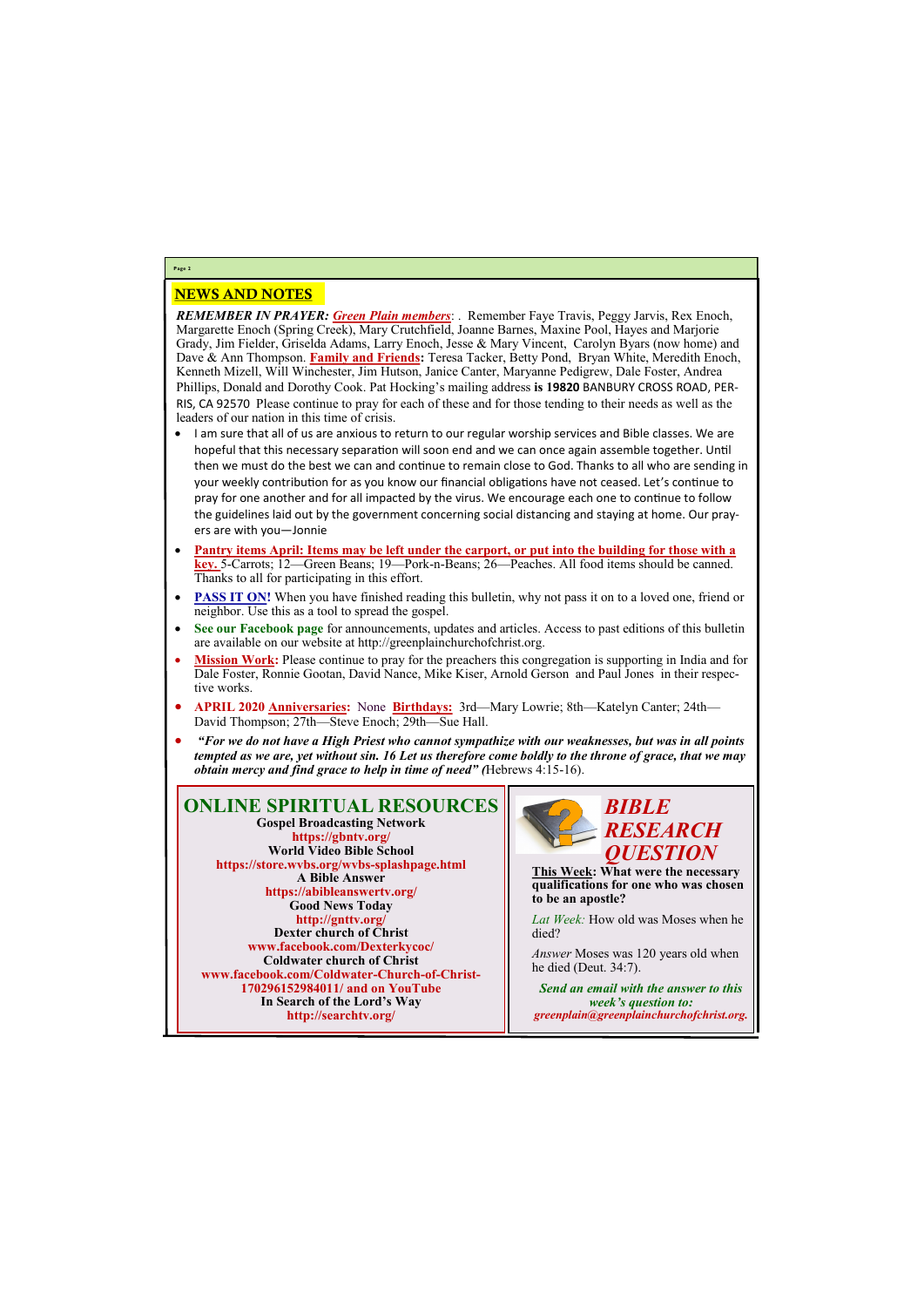**Page 3**

expressed by Paul if we are willing to follow his example of faithfulness. Are you fighting the good fight? Are you running the race according to God's rules? Are you keeping the faith? Each of us have it within our

ability to answer yes to these questions but only if we, like Paul, submit our lives to God's faithful service. Live for God and you can look forward with assurance to receiving the crown of life that awaits all of those who have loved the Lord's appearing.

#### *(Continued from page 1)*

# **HOW EXCELLENT IS YOUR NAME IN ALL THE EARTH**

Several times in my life, I've had the experience of looking at a [total lunar eclipse.](http://www.nasa.gov/vision/universe/watchtheskies/04nov_lunareclipse2.html) Even though it is a natural event, it is also a phenomenal glimpse at the power and glory of God. As the earth's shadow crept slowly

across a bright full moon, the Psalmist's words came to my mind:

"**When I consider Your heavens, the work of Your fingers, the moon and the stars, which You have ordained, what is man that You are mindful** 

**of him, And the son of man that You visit him?**" (Psalm 8:3-4-NKJV).

As I have marveled at various heavenly phenomenon, the Psalmist also marveled at the heavens, but he was more amazed that the great Creator, whose glory is above the heavens, included us in His grand salvation plan for the ages (Romans 4:16-NKJV; Gal.

3:26-29-NKJV; cf. 1 Corinthians 12:13- NKJV; Colossians 3:9-11-NKJV).

To worship any part of God's creation stops short of giving glory to

the One who made it. The Bible lifts our eyes to see that all creation proclaims the glory of God, who has showered His grace and love on us through Christ (Romans 5:1-9 NKJV).

Which should cause us to exclaim:

"**O Lord, our Lord, how excellent is Your name in all the earth!**" (Psalm 8:1- NKJV).

—Mike Riley, GEWATKINS.NET

### **Is it narrow minded?**

I don't know about you, but I get a little weary of hearing the word "narrow" used as a slur against preachers who adhere to the Bible in their preaching. Sure they are "narrow," but so are factory workers, surgeons, druggists, and teachers.

The factory worker is so "narrow" that

he uses micrometers and measures to the thousandth of an inch the bores and pistons of engines, electronic components and balancing wheels in timepieces.

The surgeon is so "narrow" that he insists on ultra-technical laboratory analysis and meticulously sterilized instruments of special design. Why is he so "picky narrow" that he makes his assistants wear cloths over

*(Continued on page 4)*